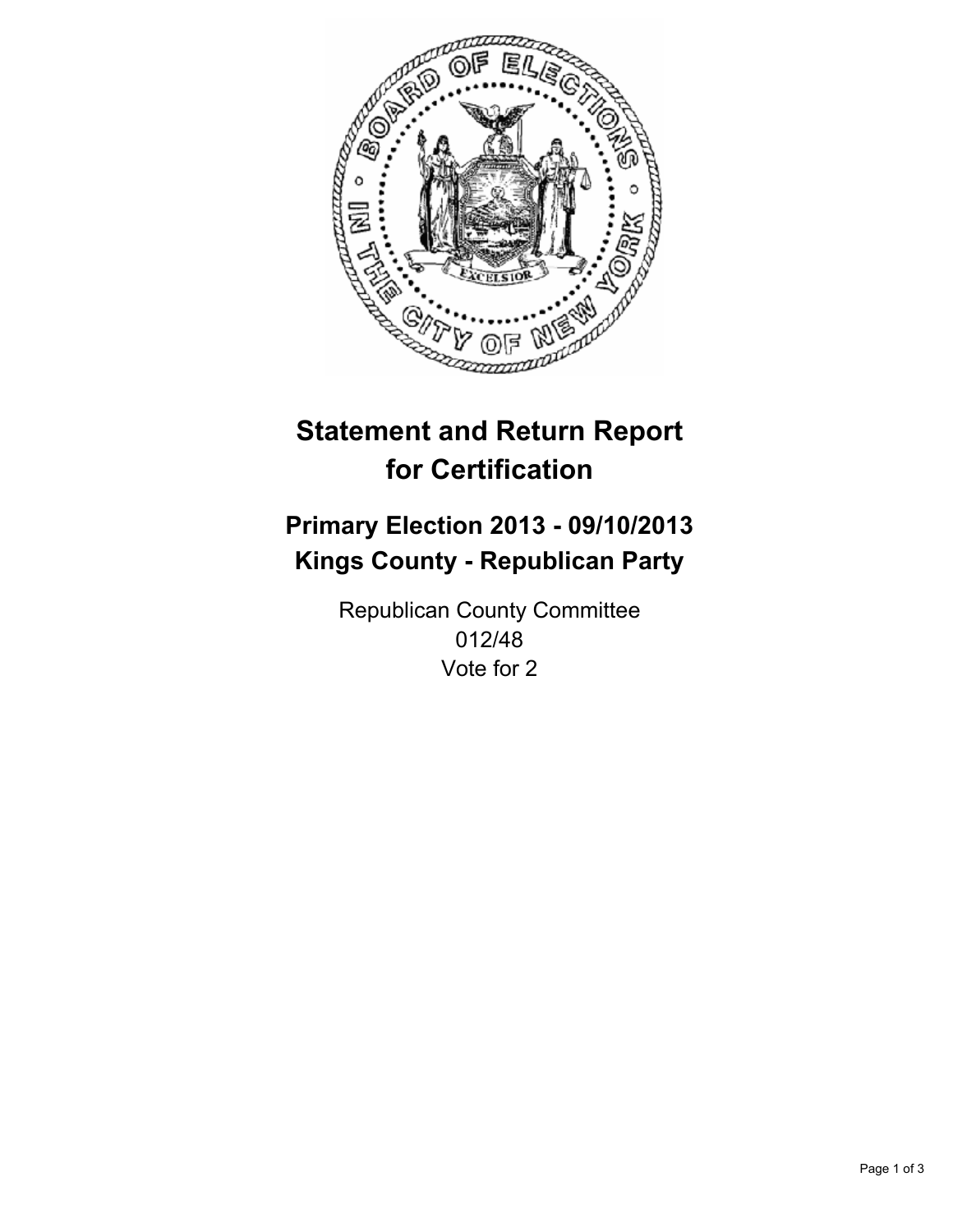

## **Assembly District 48**

| <b>EMERGENCY</b>     | 0  |
|----------------------|----|
| ABSENTEE/MILITARY    | 0  |
| <b>FEDERAL</b>       | 0  |
| SPECIAL PRESIDENTIAL | 0  |
| <b>AFFIDAVIT</b>     | 0  |
| ROSE B. OBSTFELD     | 8  |
| <b>ELIAS SCHARF</b>  | 6  |
| MICHAEL T. FETTMAN   | 8  |
| <b>Total Votes</b>   | 22 |